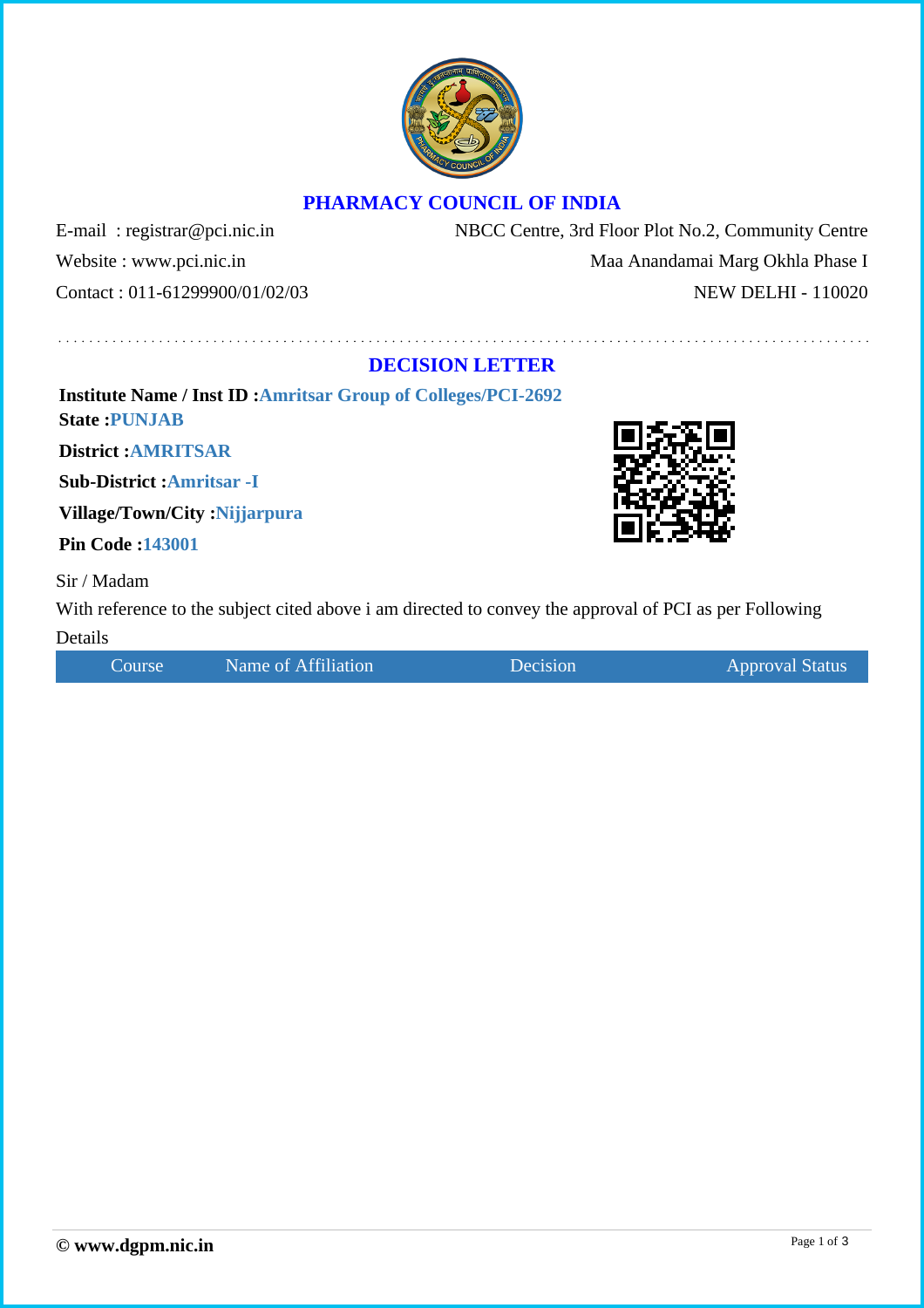| <b>B.Pharm</b> | The Registrar I K<br>Gujral Punjab<br>Technical<br>University<br>Jalandhar<br>Kapurthala Road<br>Jalandhar | 112th CC Meeting (10.6.2021)                                                                                                                                                                                                                        | Approved |
|----------------|------------------------------------------------------------------------------------------------------------|-----------------------------------------------------------------------------------------------------------------------------------------------------------------------------------------------------------------------------------------------------|----------|
|                |                                                                                                            | Granted approval for 2021-2022<br>academic session for conduct of 3rd year<br>for 100 admissions for B.Pharm course.                                                                                                                                |          |
|                |                                                                                                            | Allowed 100 admissions in 2021-2022 in<br>1st year (B.Pharm)<br>(Already approved for 100 admission in<br>1st year)                                                                                                                                 |          |
|                |                                                                                                            | Regarding change in name of institution,<br>it was decided to approve the change in<br>the name of the institution as per<br>following details w.e.f. 2021-2022<br>academic session -                                                               |          |
|                |                                                                                                            | From - Amritsar Pharmacy, College, 12<br>KM Stone, Amritsar-Jalandhar GT Road,<br>Near Toll Plaza, Amritsar.                                                                                                                                        |          |
|                |                                                                                                            | To - Amritsar Group of Colleges, 12 KM<br>Stone, Amritsar-Jalandhar GT Road, Near<br>Toll Plaza, Amritsar.                                                                                                                                          |          |
|                |                                                                                                            | 349 EC (27.6.2021)                                                                                                                                                                                                                                  |          |
|                |                                                                                                            | The latest information on record<br>including appeal was placed and<br>considered.                                                                                                                                                                  |          |
|                |                                                                                                            | 1. It was noted that admission for 2018-<br>2019 academic session for B.Pharm<br>course as certified by the Examining<br>Authority is already approved by the PCI.                                                                                  |          |
|                |                                                                                                            | 2. It was decided to grant approval to the<br>B. Pharm course and examination u/s 12<br>of the Pharmacy Act, 1948 in respect of<br>33 students admitted during 2018-2019<br>academic session as certified by the<br>Examining Authority as one time |          |
|                |                                                                                                            | arrangement without citing a precedence.                                                                                                                                                                                                            |          |